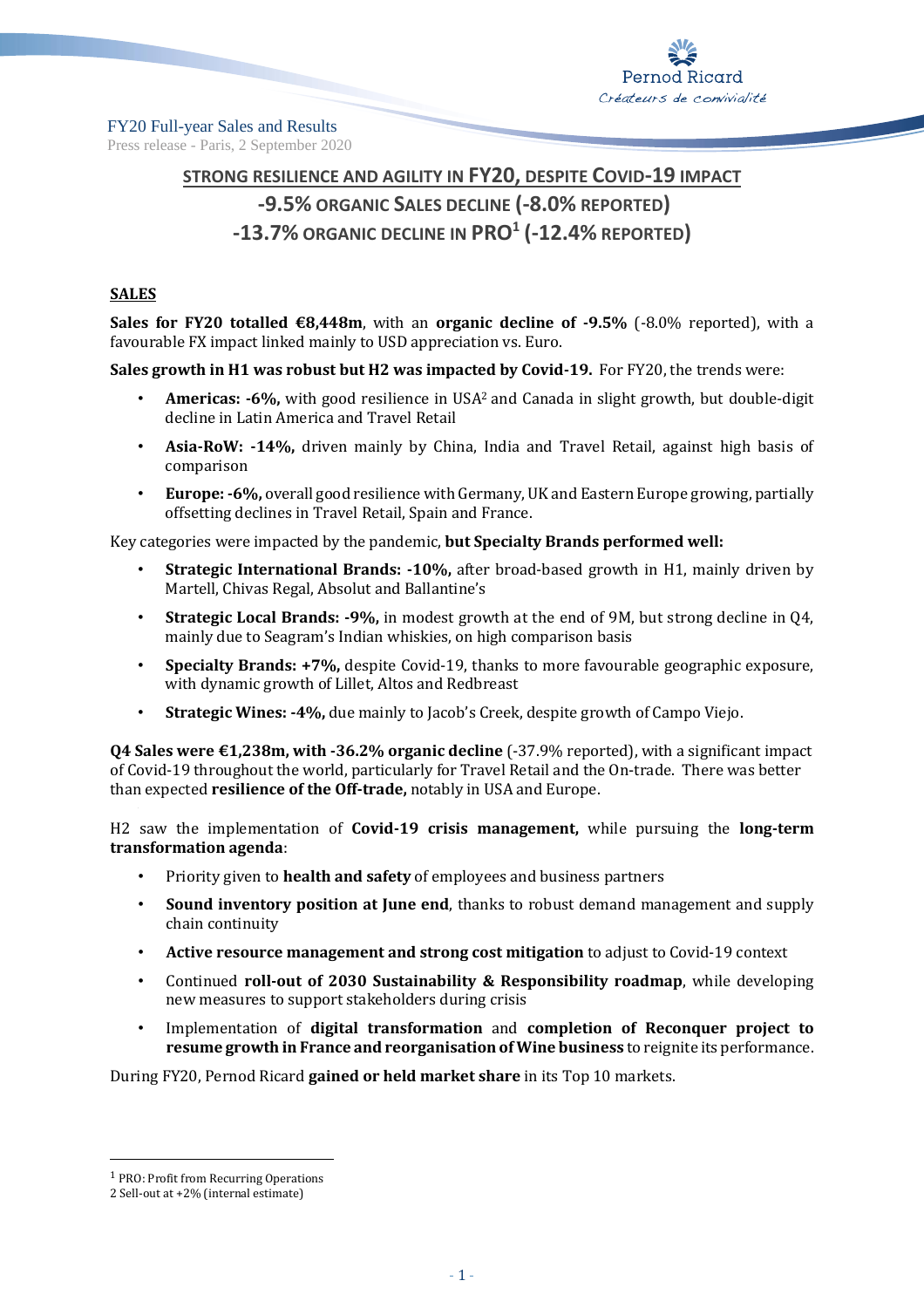

Press release - Paris, 2 September 2020

#### **RESULTS**

**H1 was solid** with +4.3% organic PRO, on a high basis of comparison (+12.8% in H1 FY19), demonstrating the success of the Transform & Accelerate strategic plan.

Due to the Covid-19 impact in H2, **FY20 PRO was €2,260m, an organic decline of -13.7%** and -12.4% reported.

#### **The FY20 organic PRO margin erosion was limited to -131bps**, with:

- **Resilient pricing** on Strategic brands: +1%
- **Gross margin contracting -140bps**, driven by:
	- ➢ **Adverse mix** linked to Strategic International Brands, especially Martell and Chivas Regal
	- ➢ Higher **Cost of Goods** mainly due to agave price pressure, glass and GNS in India, lower fixed cost absorption, only partially offset by operational excellence savings
- **A&P: +88bps**, thanks to very strong mitigation plan in H2
- **Structure costs: -79bps**, with topline decline reducing fixed cost absorption, despite strong cost discipline.

The FY20 corporate income **tax rate** on recurring items was **c.24% vs. 26% in FY19.**

**Group share of Net PRO was €1,439m,** -13% reported vs. FY19 and the **Group share of Net profit €329m,** -77% reported, impacted by **€1bn asset impairment triggered by Covid-19**, in particular on Absolut (€912m gross; €702m net of tax.)

#### **FREE CASH FLOW AND DEBT**

**Recurring Free Cash Flow was €1,003m**, reflecting the impact of Covid-19 on the business.

**The average Cost of debt stood at 3.6% vs. 3.9% in FY19.** Low rates on new bond financing not fully reflected in full year FY20.

Cash was actively managed and the **liquidity position reinforced**, thanks to bond issuances and an additional credit line. **Liquidity at 30 June 2020 stood at €5.3bn, of which €3.4bn credit lines was undrawn.**

**Active portfolio management** continued throughout the year, with the Italicus and KI NO BI transactions and the disposal of Café de Paris in H2.

**Net debt increased by €1,804m<sup>1</sup>** vs. 30 June 2019 **to €8,424m** due to lower Free Cash Flow, an increase in the **M&A** cash-out, a **€523m Share buyback** (prior to suspension of the programme in April), an increase in the **dividend payout to c.50%** (vs. 41% in FY19), additional lease liabilities following the IFRS16 norm application and a **negative translation adjustment** mainly due to EUR/USD evolution.

**The Net Debt/EBITDA** ratio at average rates<sup>2</sup> was 3.2x at 30 June 2020.

A **dividend of €2.66** is proposed for the Annual General Meeting of 27 November 2020.

<sup>&</sup>lt;sup>1</sup> Including €603m additional lease liabilities pursuant to IFRS16 norm application

<sup>2</sup> Based on average EUR/USD rates: 1.11 in FY20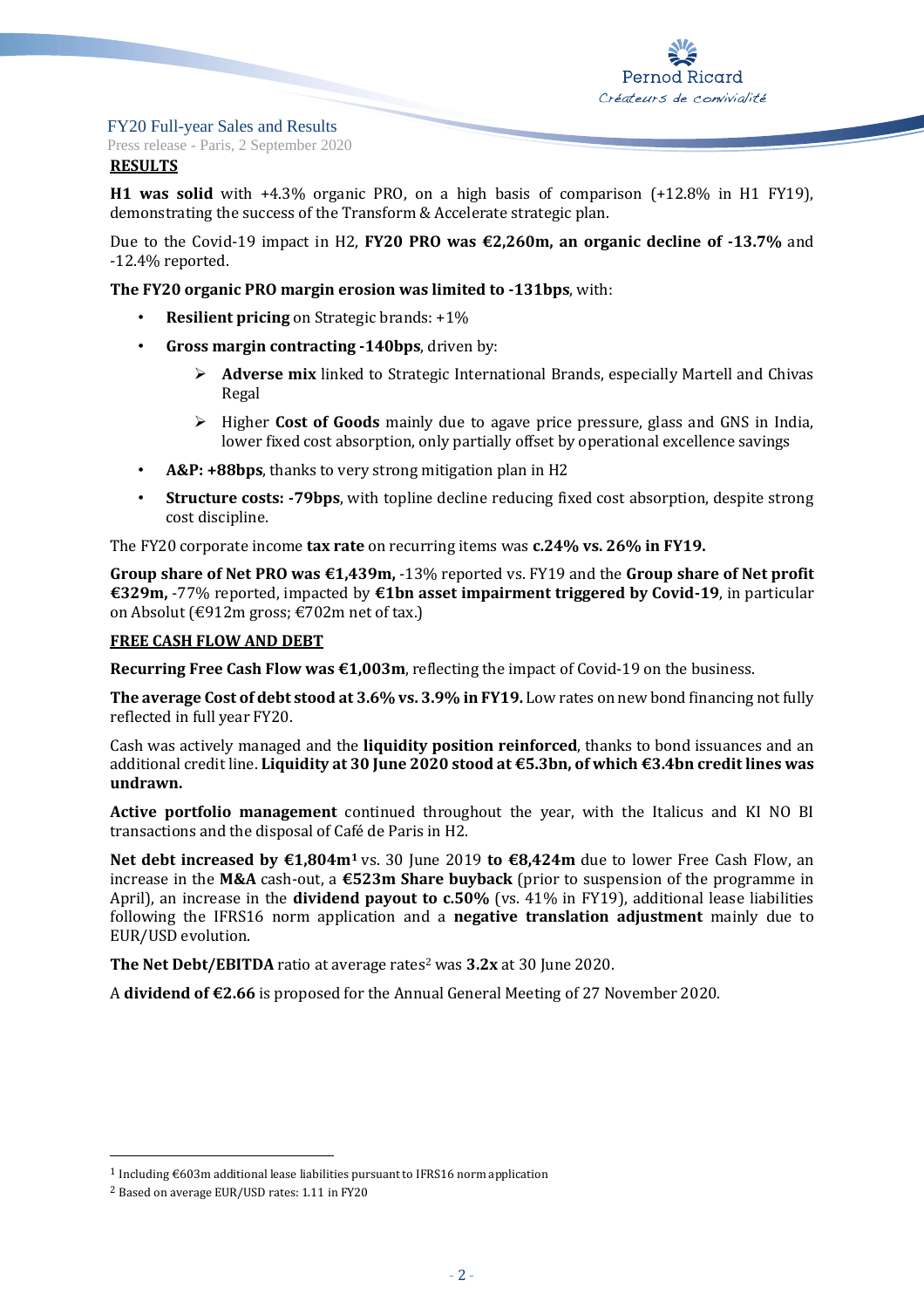Press release - Paris, 2 September 2020

**Alexandre Ricard**, Chairman and Chief Executive Officer, stated,

*"The Group has proven very resilient through FY20 and demonstrated its agility and ability to keep its supply chains operational, control costs and manage cash. I would like to take this opportunity to praise the exceptional commitment of our teams during this difficult time.*

*For FY21, Pernod Ricard expects continued uncertainty and volatility, in particular relating to sanitary conditions and their impact on social gatherings, as well as challenging economic conditions. We anticipate a prolonged downturn in Travel Retail but resilience of the Off-trade in the USA and Europe and sequential improvement in China, India and the On-trade globally.*

*We will stay the strategic course and accelerate our digital transformation while maintaining strict discipline, with clear, purpose-based investment decisions. We will harness our agility to adjust fast to capture new opportunities. Thanks to our solid fundamentals, our teams and our brand portfolio, I am confident that Pernod Ricard will emerge from this crisis stronger."*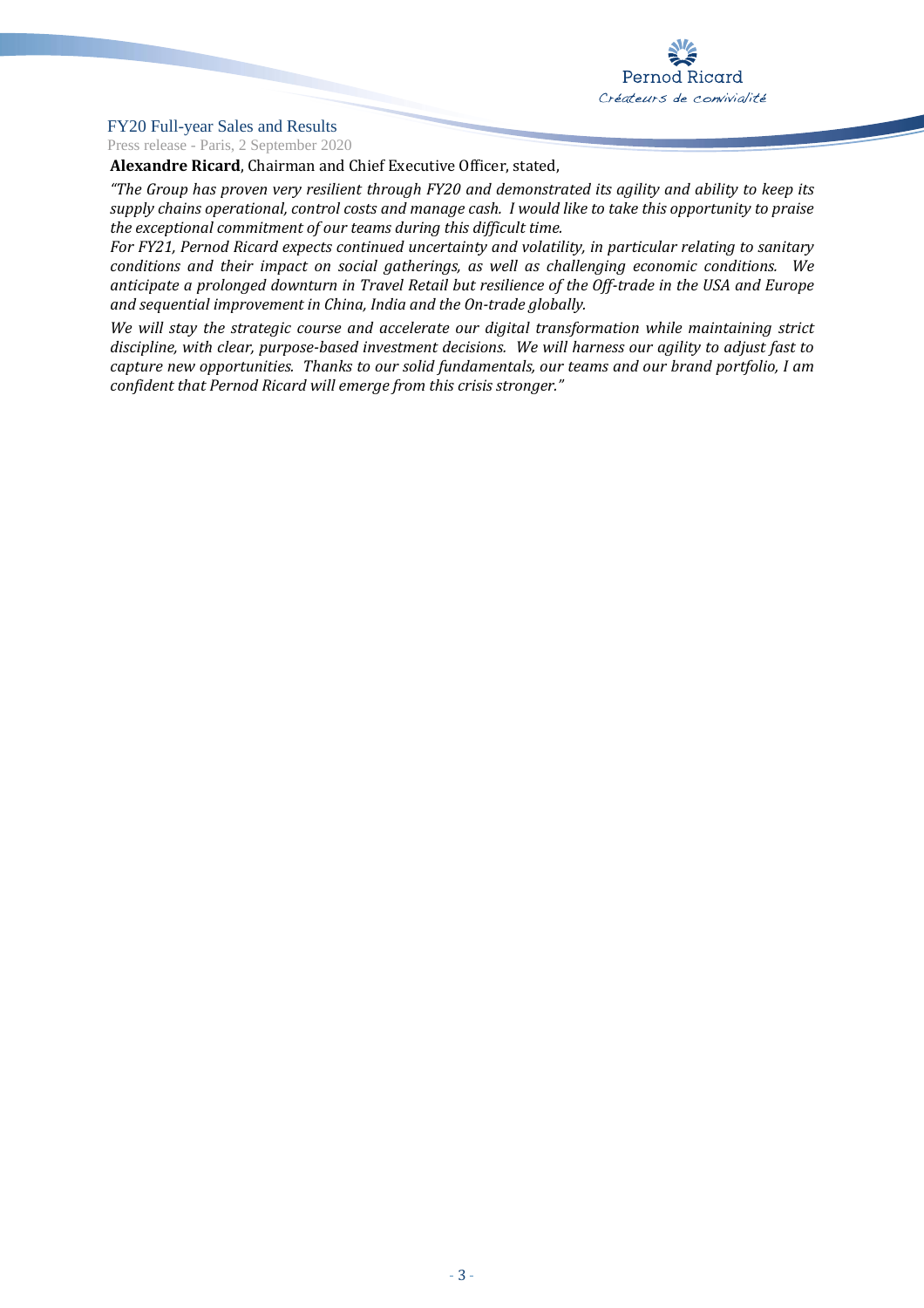Press release - Paris, 2 September 2020

*All growth data specified in this press release refers to organic growth (at constant FX and Group structure), unless otherwise stated. Data may be subject to rounding.*

*A detailed presentation of FY20 Sales and Results can be downloaded from our website:* [www.pernod-ricard.com](http://www.pernod-ricard.com/)

*Audit procedures have been carried out on the financial statements. The Statutory Auditors' report is being issued.*

#### **Definitions and reconciliation of non-IFRS measures to IFRS measures**

*Pernod Ricard's management process is based on the following non-IFRS measures which are chosen for planning and reporting. The Group's management believes these measures provide valuable additional information for users of the financial statements in understanding the Group's performance. These non-IFRS measures should be considered as complementary to the comparable IFRS measures and reported movements therein.*

#### *Organic growth*

*Organic growth is calculated after excluding the impacts of exchange rate movements and acquisitions and disposals. Exchange rates impact is calculated by translating the current year results at the prior year's exchange rates.*

*For acquisitions in the current year, the post-acquisition results are excluded from the organic movement calculations. For acquisitions in the prior year, post-acquisition results are included in the prior year but are included in the organic movement calculation from the anniversary of the acquisition date in the current year.*

*Where a business, brand, brand distribution right or agency agreement was disposed of, or terminated, in the prior year, the Group, in the organic movement calculations, excludes the results for that business from the prior year. For disposals or terminations in the current year, the Group excludes the results for that business from the prior year from the date of the disposal or termination.*

*This measure enables to focus on the performance of the business which is common to both years and which represents those measures that local managers are most directly able to influence.*

#### *Profit from recurring operations*

*Profit from recurring operations corresponds to the operating profit excluding other non-current operating income and expenses.*

#### **About Pernod Ricard**

*Pernod Ricard is the No.2 worldwide producer of wines and spirits with consolidated sales of €8,448 million in FY20. Created in 1975 by the merger of Ricard and Pernod, the Group has developed through organic growth and acquisitions: Seagram (2001), Allied Domecq (2005) and Vin&Sprit (2008). Pernod Ricard, which owns 16 of the Top 100 Spirits Brands, holds one of the most prestigious and comprehensive brand portfolios in the industry, including: Absolut Vodka, Ricard pastis, Ballantine's, Chivas Regal, Royal Salute, and The Glenlivet Scotch whiskies, Jameson Irish whiskey, Martell cognac, Havana Club rum, Beefeater gin, Malibu liqueur, Mumm and Perrier-Jouët champagnes, as well Jacob's Creek, Brancott Estate, Campo Viejo, and Kenwood wines. Pernod Ricard's brands are distributed across 160+ markets and by its own salesforce in 73 markets. The Group's decentralised organisation empowers its 19,000 employees to be true on-the-ground ambassadors of its vision of "Créateurs de Convivialité." As reaffirmed by the Group's strategic plan, "Transform and Accelerate," deployed in 2018, Pernod Ricard's strategy focuses on investing in long-term, profitable growth for all stakeholders. The Group remains true to its three founding values: entrepreneurial spirit, mutual trust, and a strong sense of ethics, as illustrated by the 2030 Sustainability and Responsibility roadmap supporting the United Nations Sustainable Development Goals (SDGs), "Good times from a good place." In recognition of Pernod Ricard's strong commitment to sustainable development and responsible consumption, it has received a Gold rating from Ecovadis. Pernod Ricard is also a United Nation's Global Compact LEAD company.*

*Pernod Ricard is listed on Euronext (Ticker: RI; ISIN Code: FR0000120693) and is part of the CAC 40 index.*

#### **Contacts**

| Julia Massies / VP, Financial Communications & Investor Relations | +33 (0) 1 70 93 17 03 |
|-------------------------------------------------------------------|-----------------------|
| Charly Montet / Investor Relations Manager                        | +33 (0) 1 70 93 17 13 |
| Alison Donohoe / Press Relations Manager                          | +33 (0) 1 70 93 16 23 |
| Emmanuel Vouin / Press Relations Manager                          | +33 (0) 1 70 93 16 34 |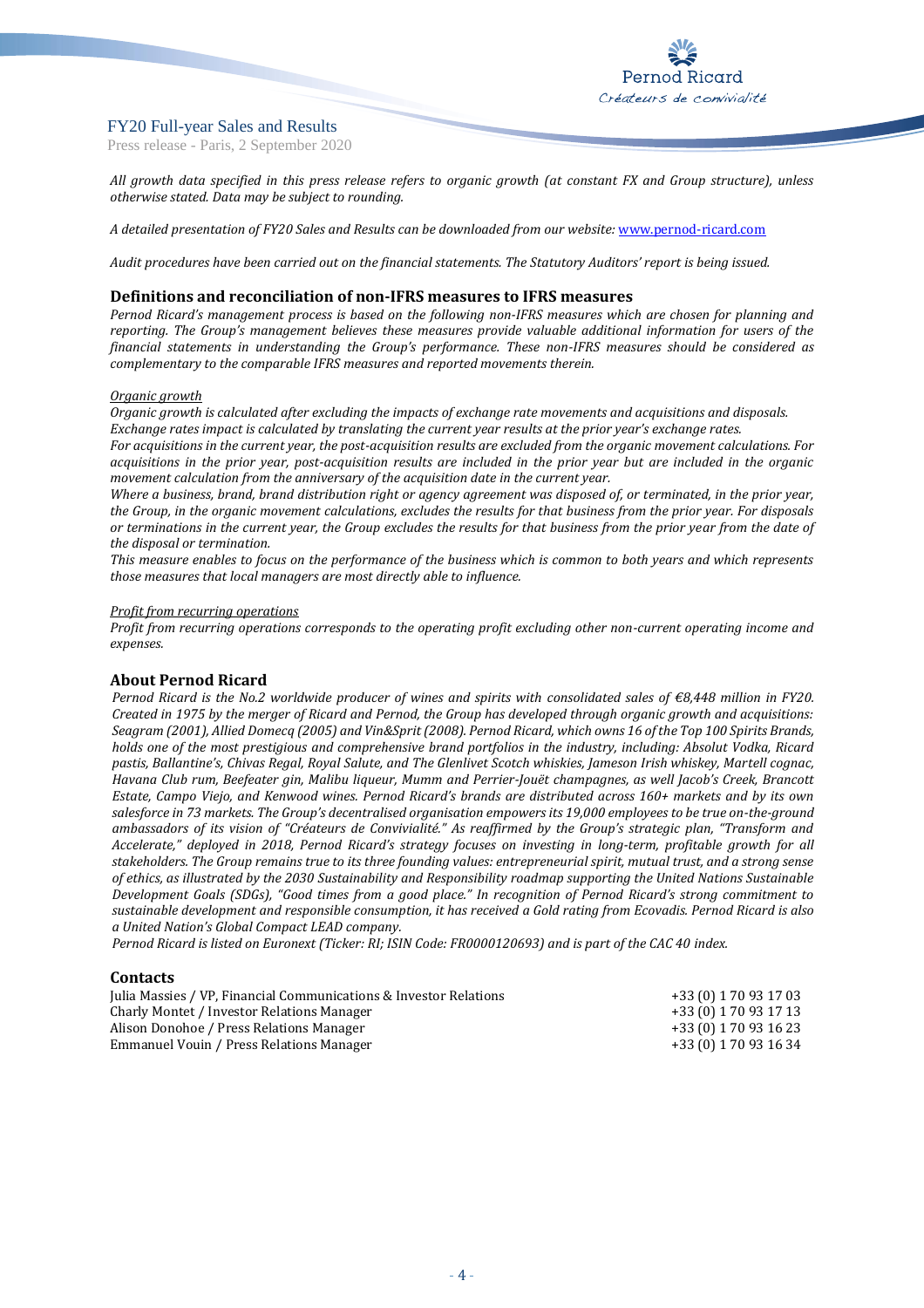

FY20 Full-year Sales and Results Press release - Paris, 2 September 2020

# **Appendices**

# **Emerging Markets**

|                    | <b>Asia-Rest of World</b> | <b>Americas</b>    | <b>Europe</b>   |
|--------------------|---------------------------|--------------------|-----------------|
| Algeria            | Malaysia                  | Argentina          | Albania         |
| Angola             | Mongolia                  | <b>Bolivia</b>     | Armenia         |
| Cambodia           | <b>Morocco</b>            | <b>Brazil</b>      | Azerbaijan      |
| Cameroon           | Mozambique                | Caribbean          | <b>Belarus</b>  |
| China              | <b>Namibia</b>            | Chile              | <b>Bosnia</b>   |
| Congo              | <b>Nigeria</b>            | Colombia           | <b>Bulgaria</b> |
| Egypt              | <b>Persian Gulf</b>       | <b>Costa Rica</b>  | Croatia         |
| Ethiopia           | Philippines               | Cuba               | Georgia         |
| Gabon              | Senegal                   | Dominican Republic | <b>Hungary</b>  |
| Ghana              | South Africa              | Ecuador            | Kazakhstan      |
| India              | Sri Lanka                 | Guatemala          | Kosovo          |
| Indonesia          | Syria                     | <b>Honduras</b>    | Latvia          |
| Iraq               | <b>Tanzania</b>           | <b>Mexico</b>      | Lithuania       |
| <b>Ivory Coast</b> | <b>Thailand</b>           | Panama             | Macedonia       |
| Jordan             | <b>Tunisia</b>            | Paraguay           | <b>Moldova</b>  |
| Kenya              | <b>Turkey</b>             | Peru               | Montenegro      |
| Laos               | Uganda                    | <b>Puerto Rico</b> | Poland          |
| Lebanon            | Vietnam                   | Uruguay            | Romania         |
| Madagascar         | Zambia                    | Venezuela          | Russia          |
|                    |                           |                    | Serbia          |
|                    |                           |                    | Ukraine         |

# **Strategic International Brands' organic Sales growth**

|                                       | <b>Volumes</b><br><b>FY20</b><br>(in 9Lcs millions) | <b>Organic Sales growth</b><br><b>FY20</b> | <b>Volumes</b> | Price/mix |
|---------------------------------------|-----------------------------------------------------|--------------------------------------------|----------------|-----------|
| <b>Absolut</b>                        | 10.3                                                | $-11%$                                     | $-7%$          | $-4%$     |
| <b>Chivas Regal</b>                   | 3.7                                                 | $-17%$                                     | $-19%$         | 2%        |
| <b>Ballantine's</b>                   | 7.2                                                 | $-8%$                                      | $-5%$          | $-3%$     |
| <b>Ricard</b>                         | 4.2                                                 | $-6%$                                      | $-6%$          | $-1%$     |
| Jameson                               | 7.6                                                 | $-1%$                                      | $-2%$          | 0%        |
| <b>Havana Club</b>                    | 4.2                                                 | $-6%$                                      | $-8%$          | 2%        |
| <b>Malibu</b>                         | 3.9                                                 | 5%                                         | 5%             | 0%        |
| <b>Beefeater</b>                      | 3.1                                                 | $-7%$                                      | $-4%$          | $-3%$     |
| <b>Martell</b>                        | 2.0                                                 | $-20%$                                     | $-24%$         | 5%        |
| <b>The Glenlivet</b>                  | 1.2                                                 | 2%                                         | $-3%$          | 4%        |
| <b>Royal Salute</b>                   | 0.2                                                 | $-2%$                                      | $-7%$          | 5%        |
| <b>Mumm</b>                           | 0.6                                                 | $-13%$                                     | $-13%$         | 0%        |
| Perrier-Jouët                         | 0.3                                                 | $-12%$                                     | $-21%$         | 8%        |
| <b>Strategic International Brands</b> | 48.3                                                | $-10%$                                     | $-7%$          | $-3%$     |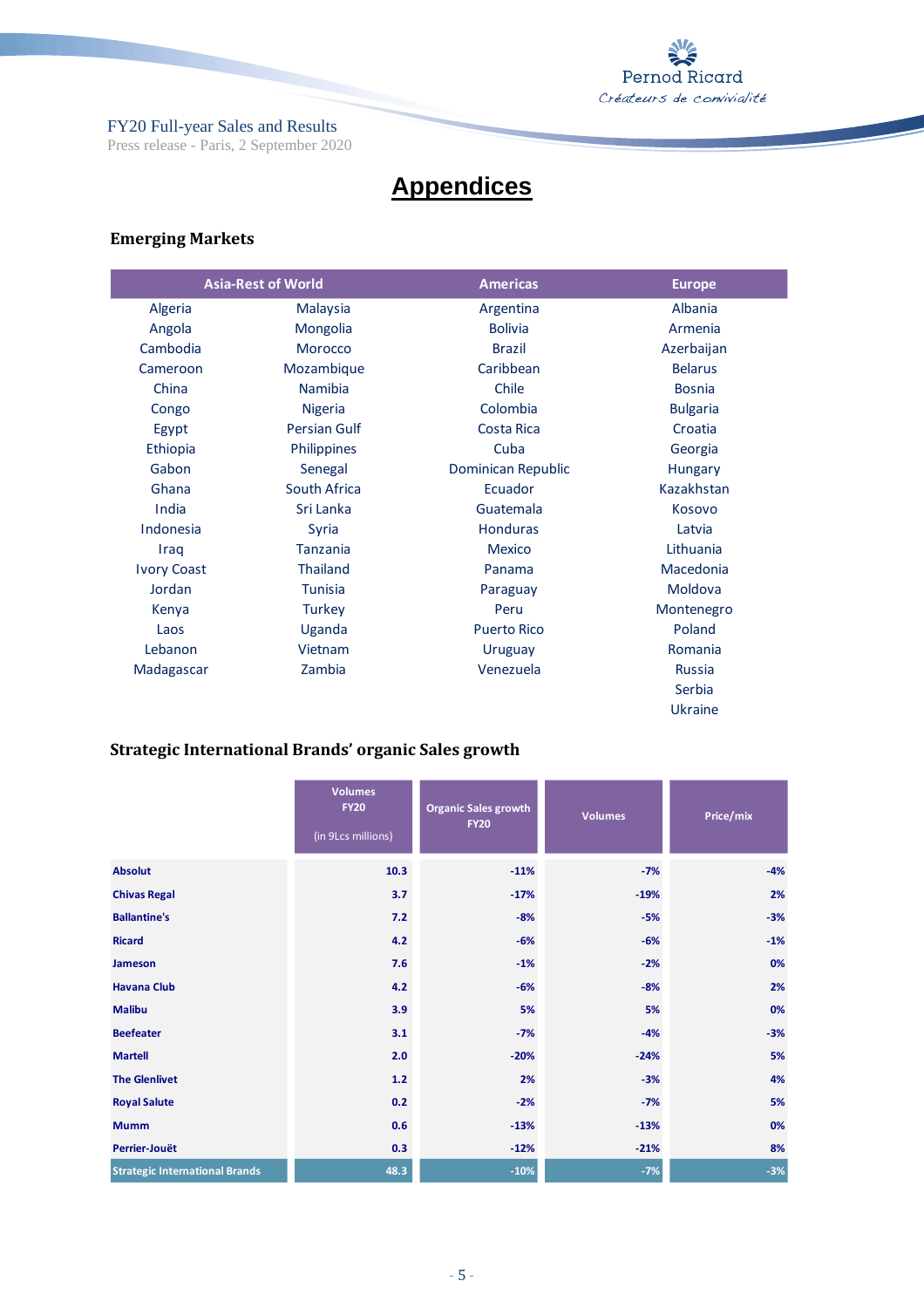

Press release - Paris, 2 September 2020

| <b>Net Sales</b><br>(€ millions) | <b>FY19</b>    |        | <b>FY20</b>    |        | Change   |        | <b>Organic Growth</b> |        | <b>Group Structure</b> |    | <b>Forex impact</b> |       |
|----------------------------------|----------------|--------|----------------|--------|----------|--------|-----------------------|--------|------------------------|----|---------------------|-------|
| <b>Americas</b>                  | 2.545          | 27.7%  | 2,449          | 29.0%  | (96)     | $-4%$  | (161)                 | $-6%$  | 43                     | 2% | 23                  | 1%    |
| Asia / Rest of World             | 3,965          | 43.2%  | 3,467          | 41.0%  | (498)    | $-13%$ | (547)                 | $-14%$ | 27                     | 1% | 21                  | 1%    |
| Europe                           | 2,672          | 29.1%  | 2,532          | 30.0%  | (140)    | $-5%$  | (159)                 | $-6%$  | 15                     | 1% | 4                   | 0%    |
| <b>World</b>                     | 9,182          | 100.0% | 8,448          | 100.0% | (734)    | $-8%$  | (867)                 | $-10%$ | 85                     | 1% | 47                  | 1%    |
| <b>Net Sales</b><br>(€ millions) | <b>Q4 FY19</b> |        | <b>Q4 FY20</b> |        | Change   |        | <b>Organic Growth</b> |        | <b>Group Structure</b> |    | <b>Forex impact</b> |       |
| <b>Americas</b>                  | 589            | 29.5%  | 411            | 33.2%  | (178)    | $-30%$ | (176)                 | $-31%$ | 14                     | 2% | (16)                | $-3%$ |
| Asia / Rest of World             | 777            | 39.0%  | 368            | 29.8%  | (409)    | $-53%$ | (376)                 | $-48%$ | $\overline{4}$         | 1% | (37)                | $-5%$ |
| Europe                           | 628            | 31.5%  | 458            | 37.0%  | (170)    | $-27%$ | (164)                 | $-26%$ | 5                      | 1% | (11)                | $-2%$ |
| World                            | 1.994          | 100.0% | 1.238          | 100.0% | (756)    | $-38%$ | (716)                 | $-36%$ | 24                     | 1% | (65)                | $-3%$ |
| <b>Net Sales</b><br>(€ millions) | <b>H2 FY19</b> |        | <b>H2 FY20</b> |        | Change   |        | <b>Organic Growth</b> |        | <b>Group Structure</b> |    | <b>Forex impact</b> |       |
| <b>Americas</b>                  | 1,155          | 28.9%  | 988            | 33.2%  | (167)    | $-14%$ | (183)                 | $-16%$ | 28                     | 2% | (12)                | $-1%$ |
| Asia / Rest of World             | 1,699          | 42.5%  | 1,052          | 35.4%  | (647)    | $-38%$ | (615)                 | $-36%$ | 11                     | 1% | (43)                | $-3%$ |
| Europe                           | 1,143          | 28.6%  | 934            | 31.4%  | (209)    | $-18%$ | (206)                 | $-18%$ | 8                      | 1% | (11)                | $-1%$ |
| World                            | 3,997          | 100.0% | 2,974          | 100.0% | (1, 023) | $-26%$ | (1,004)               | $-25%$ | 47                     | 1% | (66)                | $-2%$ |

# **Sales Analysis by Period and Region**

Note: Bulk Spirits are allocated by Region according to the Regions' weight in the Group

### **Summary Consolidated Income Statement**

| (€ millions)                                                                                                  | <b>FY19</b> | <b>FY20</b> | Change    |
|---------------------------------------------------------------------------------------------------------------|-------------|-------------|-----------|
| <b>Net sales</b>                                                                                              | 9,182       | 8,448       | $-8%$     |
| <b>Gross Margin after logistics costs</b>                                                                     | 5,648       | 5,086       | $-10%$    |
| Advertising and promotion expenses                                                                            | (1, 512)    | (1, 327)    | $-12%$    |
| <b>Contribution after A&amp;P expenditure</b>                                                                 | 4,137       | 3,759       | $-9%$     |
| Structure costs                                                                                               | (1, 556)    | (1,499)     | $-4%$     |
| <b>Profit from recurring operations</b>                                                                       | 2,581       | 2,260       | $-12%$    |
| Financial income/(expense) from recurring operations                                                          | (314)       | (328)       | 5%        |
| Corporate income tax on items from recurring operations                                                       | (586)       | (468)       | $-20%$    |
| Net profit from discontinued operations, non-controlling interests and share<br>of net income from associates | (27)        | (25)        | $-8%$     |
| Group share of net profit from recurring operations                                                           | 1,654       | 1,439       | $-13%$    |
| Other operating income & expenses                                                                             | (206)       | (1,283)     | <b>NA</b> |
| Financial income/(expense) from non-recurring operations                                                      | 3           | (38)        | <b>NA</b> |
| Corporate income tax on items from non recurring operations                                                   | 4           | 210         | <b>NA</b> |
| <b>Group share of net profit</b>                                                                              | 1,455       | 329         | $-77%$    |
| Non-controlling interests                                                                                     | 27          | 21          | $-22%$    |
| <b>Net profit</b>                                                                                             | 1,482       | 350         | $-76%$    |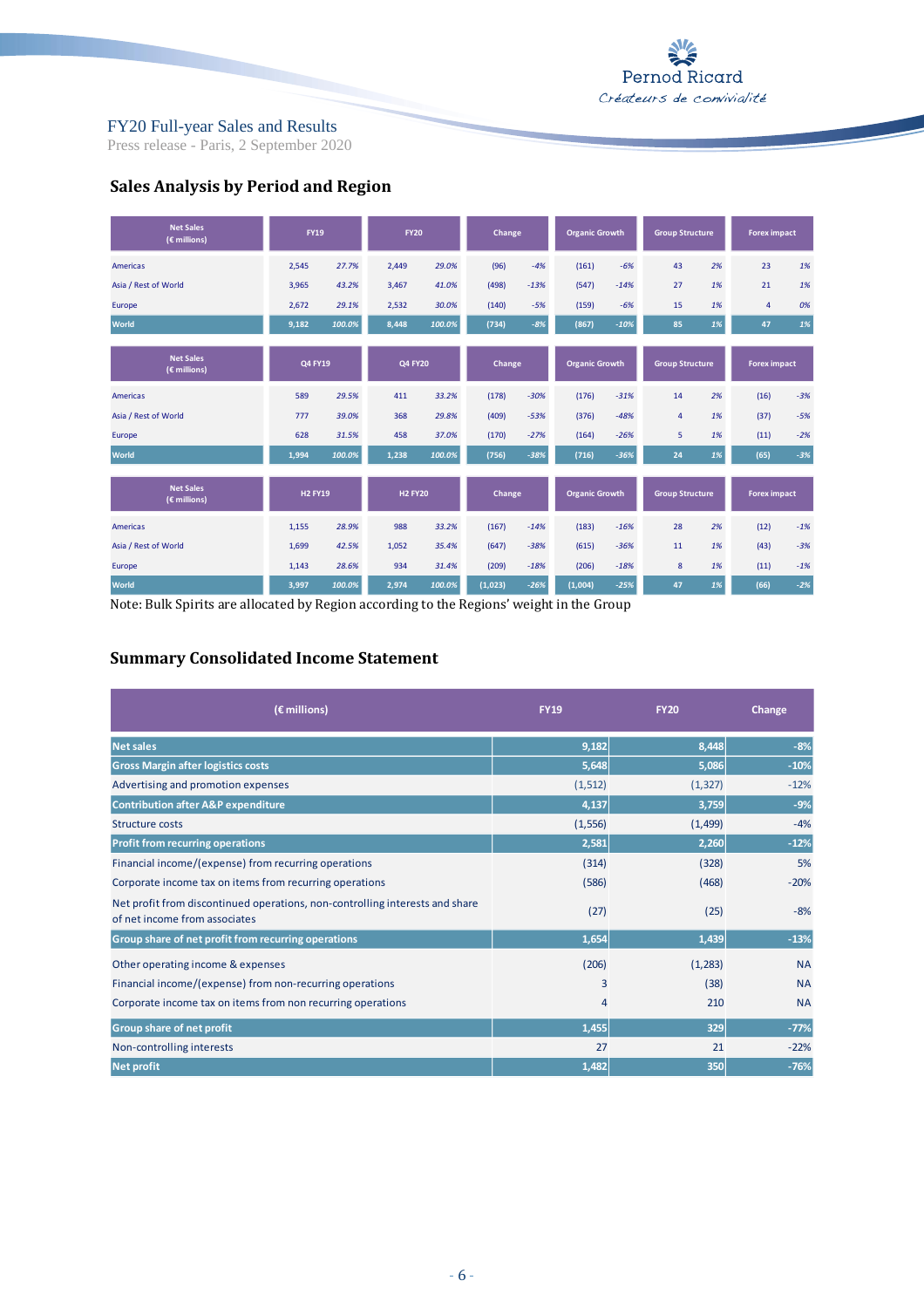

Press release - Paris, 2 September 2020

# **Profit from Recurring Operations by Region**

| World                                   |             |        |             |        |        |        |                       |        |                        |       |                     |    |
|-----------------------------------------|-------------|--------|-------------|--------|--------|--------|-----------------------|--------|------------------------|-------|---------------------|----|
| (€ millions)                            | <b>FY19</b> |        | <b>FY20</b> |        | Change |        | <b>Organic Growth</b> |        | <b>Group Structure</b> |       | <b>Forex impact</b> |    |
| Net sales (Excl. T&D)                   | 9,182       | 100.0% | 8,448       | 100.0% | (734)  | $-8%$  | (867)                 | $-10%$ | 85                     | 1%    | 47                  | 1% |
| Gross margin after logistics costs      | 5,648       | 61.5%  | 5,086       | 60.2%  | (562)  | $-10%$ | (653)                 | $-12%$ | 44                     | 1%    | 47                  | 1% |
| <b>Advertising &amp; promotion</b>      | (1,512)     | 16.5%  | (1, 327)    | 15.7%  | 184    | $-12%$ | 216                   | $-14%$ | (24)                   | 2%    | (7)                 | 0% |
| <b>Contribution after A&amp;P</b>       | 4,137       | 45.1%  | 3,759       | 44.5%  | (378)  | $-9%$  | (437)                 | $-11%$ | 19                     | 0%    | 40                  | 1% |
| <b>Profit from recurring operations</b> | 2,581       | 28.1%  | 2,260       | 26.8%  | (320)  | $-12%$ | (355)                 | $-14%$ | (2)                    | 0%    | 36                  | 1% |
| <b>Americas</b>                         |             |        |             |        |        |        |                       |        |                        |       |                     |    |
| (€ millions)                            | <b>FY19</b> |        | <b>FY20</b> |        | Change |        | <b>Organic Growth</b> |        | <b>Group Structure</b> |       | <b>Forex impact</b> |    |
| Net sales (Excl. T&D)                   | 2,545       | 100.0% | 2,449       | 100.0% | (96)   | $-4%$  | (161)                 | $-6%$  | 43                     | 2%    | 23                  | 1% |
| Gross margin after logistics costs      | 1,698       | 66.7%  | 1,599       | 65.3%  | (98)   | $-6%$  | (156)                 | $-9%$  | 29                     | 2%    | 29                  | 2% |
| <b>Advertising &amp; promotion</b>      | (504)       | 19.8%  | (461)       | 18.8%  | 43     | $-9%$  | 58                    | $-12%$ | (11)                   | 2%    | (4)                 | 1% |
| <b>Contribution after A&amp;P</b>       | 1,193       | 46.9%  | 1,138       | 46.5%  | (55)   | $-5%$  | (98)                  | $-8%$  | 17                     | 1%    | 26                  | 2% |
| <b>Profit from recurring operations</b> | 785         | 30.9%  | 718         | 29.3%  | (67)   | $-9%$  | (101)                 | $-13%$ | 9                      | 1%    | 25                  | 3% |
| Asia / Rest of the World                |             |        |             |        |        |        |                       |        |                        |       |                     |    |
| (€ millions)                            | <b>FY19</b> |        | <b>FY20</b> |        | Change |        | <b>Organic Growth</b> |        | <b>Group Structure</b> |       | <b>Forex impact</b> |    |
| Net sales (Excl. T&D)                   | 3,965       | 100.0% | 3,467       | 100.0% | (498)  | $-13%$ | (547)                 | $-14%$ | 27                     | 1%    | 21                  | 1% |
| Gross margin after logistics costs      | 2,308       | 58.2%  | 1,969       | 56.8%  | (339)  | $-15%$ | (365)                 | $-16%$ | 10                     | 0%    | 16                  | 1% |
| <b>Advertising &amp; promotion</b>      | (592)       | 14.9%  | (517)       | 14.9%  | 75     | $-13%$ | 87                    | $-15%$ | (9)                    | 1%    | (3)                 | 1% |
| <b>Contribution after A&amp;P</b>       | 1,716       | 43.3%  | 1,452       | 41.9%  | (264)  | $-15%$ | (279)                 | $-16%$ | 1                      | 0%    | 13                  | 1% |
| <b>Profit from recurring operations</b> | 1,179       | 29.7%  | 938         | 27.0%  | (241)  | $-20%$ | (247)                 | $-21%$ | (6)                    | $-1%$ | 12                  | 1% |
| <b>Europe</b>                           |             |        |             |        |        |        |                       |        |                        |       |                     |    |
| (€ millions)                            | <b>FY19</b> |        | <b>FY20</b> |        | Change |        | <b>Organic Growth</b> |        | <b>Group Structure</b> |       | <b>Forex impact</b> |    |
| Net sales (Excl. T&D)                   | 2,672       | 100.0% | 2,532       | 100.0% | (140)  | $-5%$  | (159)                 | $-6%$  | 15                     | 1%    | 4                   | 0% |
| Gross margin after logistics costs      | 1,643       | 61.5%  | 1,519       | 60.0%  | (124)  | $-8%$  | (131)                 | $-8%$  | 5                      | 0%    | $\overline{2}$      | 0% |
| <b>Advertising &amp; promotion</b>      | (415)       | 15.5%  | (349)       | 13.8%  | 66     | $-16%$ | 71                    | $-17%$ | (4)                    | 1%    | (0)                 | 0% |
| <b>Contribution after A&amp;P</b>       | 1,228       | 45.9%  | 1,169       | 46.2%  | (58)   | $-5%$  | (60)                  | $-5%$  | $\mathbf{1}$           | 0%    | $\mathbf{1}$        | 0% |
| <b>Profit from recurring operations</b> | 617         | 23.1%  | 605         | 23.9%  | (12)   | $-2%$  | (7)                   | $-1%$  | (5)                    | $-1%$ | (1)                 | 0% |

Note: Bulk Spirits are allocated by Region according to the Regions' weight in the Group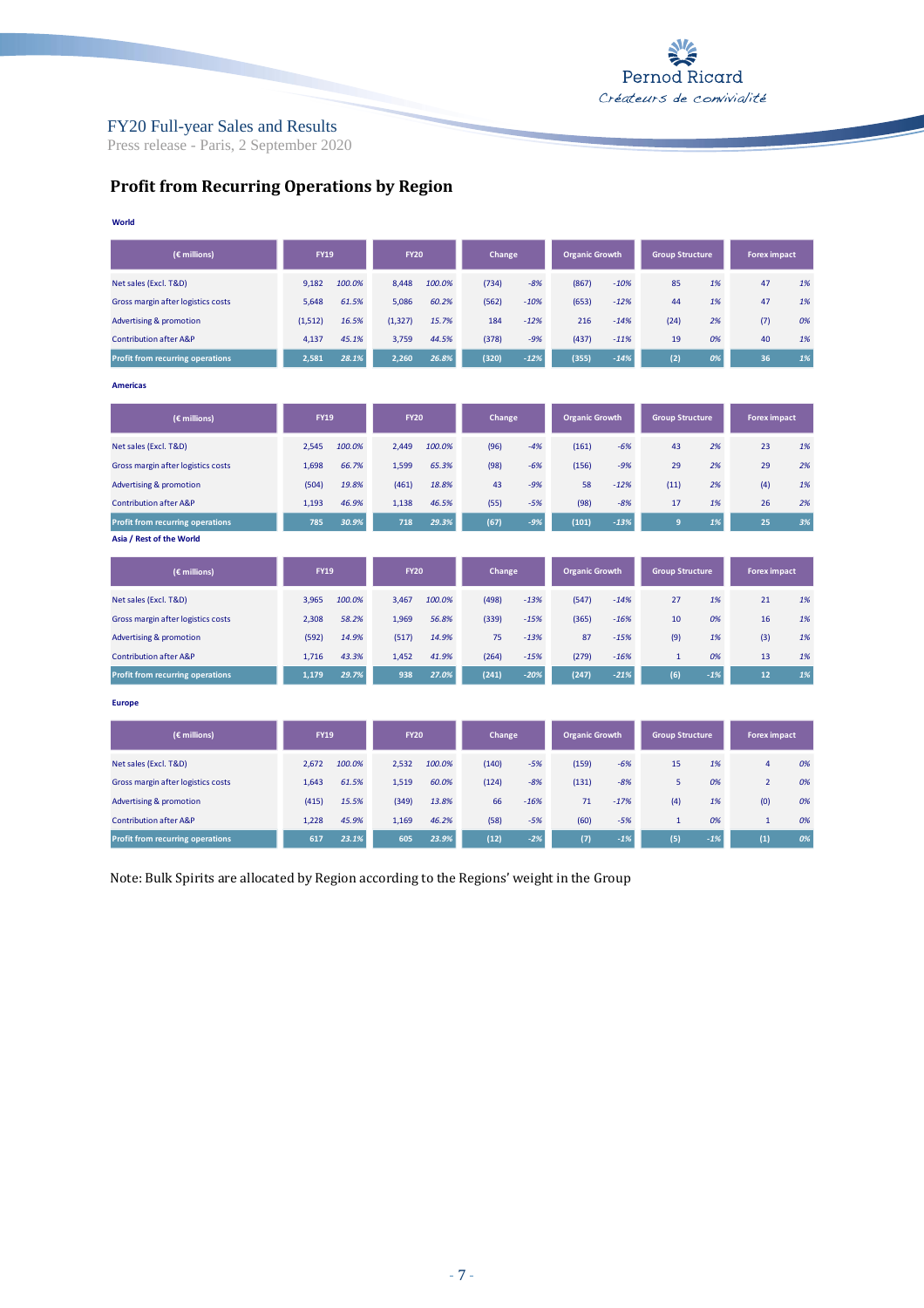

Press release - Paris, 2 September 2020

# **Foreign Exchange Impact**

| <b>Forex impact FY20</b><br>(€ millions) |            |             |             | Average rates evolution |              |                   |  |  |
|------------------------------------------|------------|-------------|-------------|-------------------------|--------------|-------------------|--|--|
|                                          |            | <b>FY19</b> | <b>FY20</b> | %                       |              | <b>Operations</b> |  |  |
| US dollar                                | <b>USD</b> | 1.14        | 1.11        | $-3.1%$                 | 70           | 35                |  |  |
| Chinese yuan                             | <b>CNY</b> | 7.79        | 7.77        | $-0.1%$                 | $\mathbf{1}$ | $\mathbf{1}$      |  |  |
| Indian rupee                             | <b>INR</b> | 80.52       | 80.13       | $-0.5%$                 | 5            | $\overline{2}$    |  |  |
| Pound sterling                           | <b>GBP</b> | 0.88        | 0.88        | $-0.5%$                 | $\mathbf{1}$ | $\overline{3}$    |  |  |
| Other                                    |            |             |             |                         | (30)         | (4)               |  |  |
| <b>Total</b>                             |            |             |             |                         | 47           | 36                |  |  |

# **Sensitivity of profit and debt to EUR/USD exchange rate**

Estimated impact of a **1% appreciation of the USD**

| Impact on the income statement $(1)$     | (€ millions) |
|------------------------------------------|--------------|
| Profit from recurring operations         | $+12$        |
| <b>Financial expenses</b>                | (3)          |
| Pre-tax profit from recurring operations | +9           |

| Impact on the balance sheet     | $(\epsilon$ millions) |
|---------------------------------|-----------------------|
| Increase/(decrease) in net debt | $+48$                 |

*(1) Full-year effect*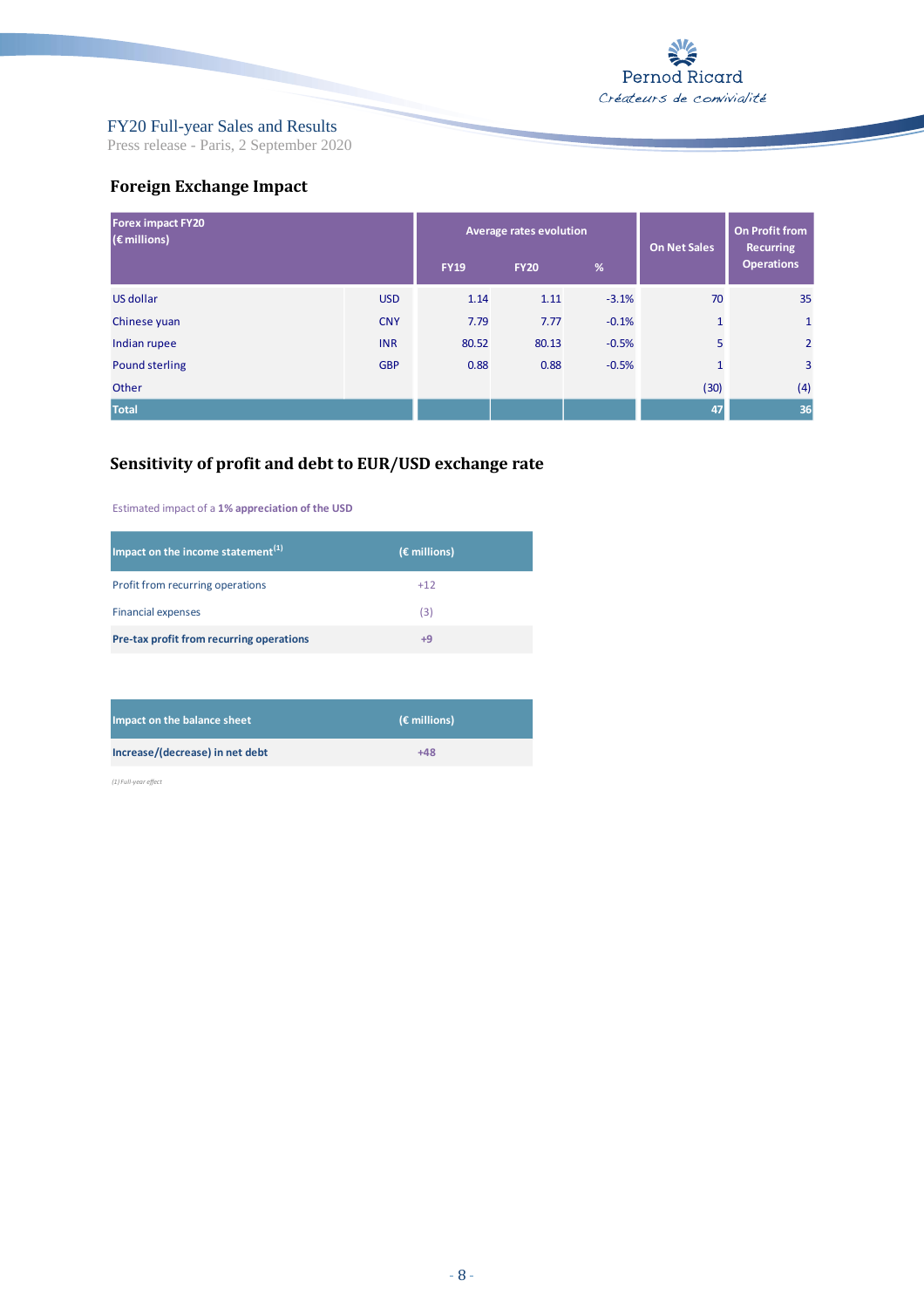

Press release - Paris, 2 September 2020

## **Balance Sheet**

| <b>Assets</b><br>(€ millions)                     | 30/06/2019 | 30/06/2020 |
|---------------------------------------------------|------------|------------|
| (Net book value)                                  |            |            |
| <b>Non-current assets</b>                         |            |            |
| Intangible assets and goodwill                    | 17,074     | 16,576     |
| Tangible assets and other assets                  | 4,002      | 3,699      |
| Deferred tax assets                               | 1,590      | 1,678      |
| <b>Total non-current assets</b>                   | 22,666     | 21,953     |
| <b>Current assets</b>                             |            |            |
| <b>Inventories</b>                                | 5,756      | 6,167      |
| aged work-in-progress                             | 4,788      | 5,084      |
| non-aged work-in-progress                         | 79         | 76         |
| other inventories                                 | 889        | 1,006      |
| Receivables (*)                                   | 1,226      | 906        |
| <b>Trade receivables</b>                          | 1,168      | 862        |
| Other trade receivables                           | 59         | 44         |
| Other current assets                              | 359        | 323        |
| Other operating current assets                    | 291        | 317        |
| Tangible/intangible current assets                | 67         | 6          |
| <b>Tax receivable</b>                             | 105        | 142        |
| Cash and cash equivalents and current derivatives | 929        | 1,947      |
| <b>Total current assets</b>                       | 8,375      | 9,485      |
| Assets held for sale                              | 5          | 87         |
| <b>Total assets</b>                               | 31,045     | 31,525     |
| (*) after disposals of receivables of:            | 674        | 513        |

| Liabilities and shareholders' equity<br>(€ millions)         | 30/06/2019 restated* | 30/06/2020 |
|--------------------------------------------------------------|----------------------|------------|
| <b>Group Shareholders' equity</b>                            | 15,987               | 13,968     |
| Non-controlling interests                                    | 195                  | 243        |
| of which profit attributable to non-controlling interests    | 27                   | 21         |
| <b>Total Shareholders' equity</b>                            | 16,182               | 14,211     |
|                                                              |                      |            |
| Non-current provisions and deferred tax liabilities          | 3,584                | 3,511      |
| <b>Bonds non-current</b>                                     | 6,071                | 8,599      |
| Lease liabilities - non-current                              |                      | 433        |
| Non-current financial liabilities and derivative instruments | 379                  | 192        |
| <b>Total non-current liabilities</b>                         | 10,034               | 12,735     |
|                                                              |                      |            |
| <b>Current provisions</b>                                    | 149                  | 222        |
| <b>Operating payables</b>                                    | 2,187                | 1,877      |
| Other operating payables                                     | 1,058                | 1,016      |
| of which other operating payables                            | 660                  | 633        |
| of which tangible/intangible current payables                | 398                  | 383        |
| Tax payable                                                  | 307                  | 232        |
| <b>Bonds</b> - current                                       | 944                  | 723        |
| Lease liabilities - current                                  |                      | 88         |
| <b>Current financial liabilities and derivatives</b>         | 182                  | 404        |
| <b>Total current liabilities</b>                             | 4,826                | 4,563      |
|                                                              |                      |            |
| Liabilities held for sale                                    | $\overline{2}$       | 16         |
| Total liabilities and shareholders' equity                   | 31.045               | 31.525     |

\* Opening positions of Group Balance Sheet Liabilities have been restated from impact of IFRIC 23 first application *(uncertain tax positions reclassified from non-current provisions to Tax payable for €150m)*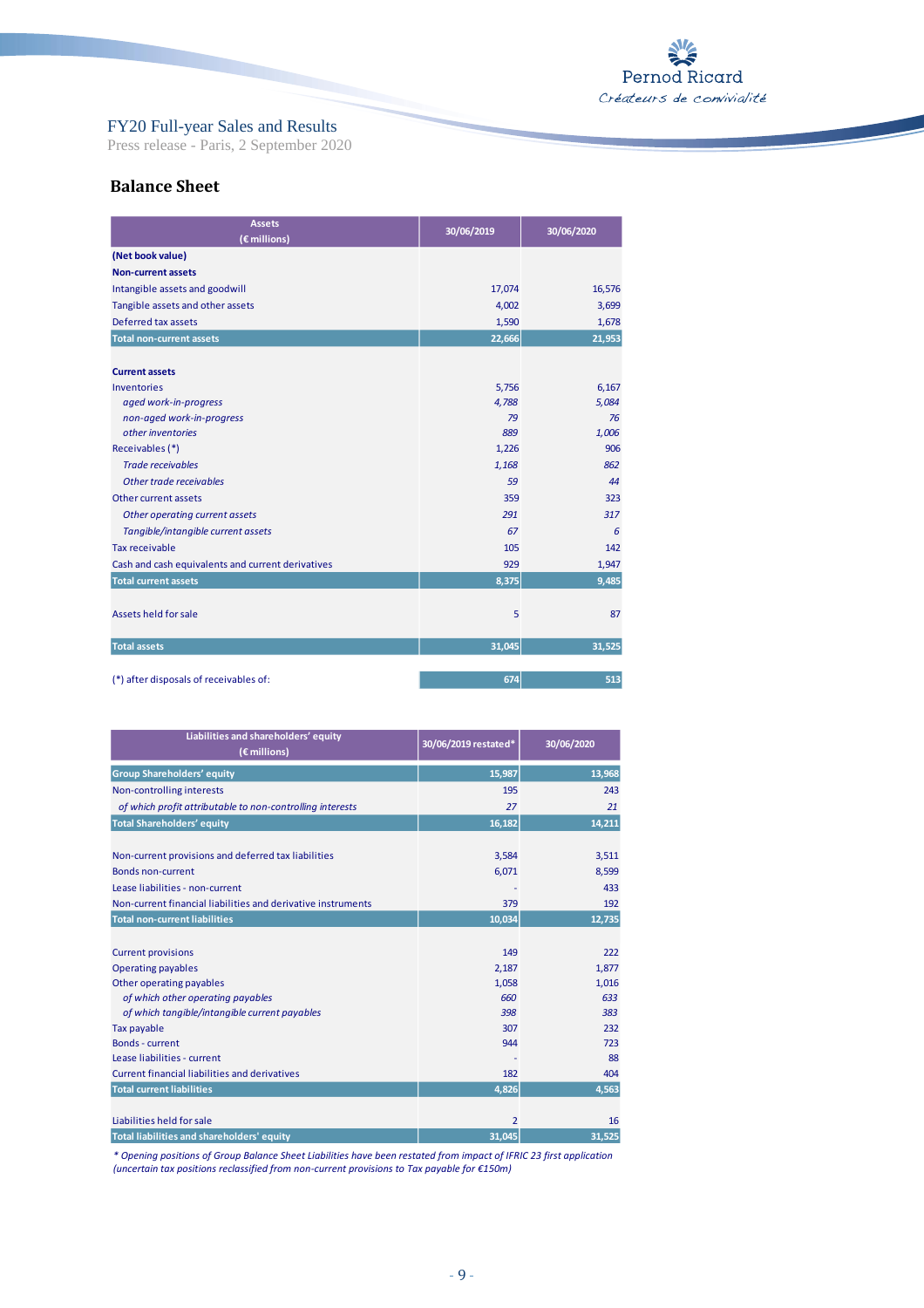Press release - Paris, 2 September 2020

# **Analysis of Working Capital Requirement**

| (€ millions)                                      | June<br>2018 | June<br>2019 | June<br>2020                     | FY19 WC<br>change* | FY20 WC<br>change* |
|---------------------------------------------------|--------------|--------------|----------------------------------|--------------------|--------------------|
| Aged work in progress                             | 4,532        | 4.788        | 5,084                            | 268                | 294                |
| Advances to suppliers for wine and ageing spirits | 10           | 12           | 19                               | $\overline{2}$     | $\overline{7}$     |
| Payables on wine and ageing spirits               | (96)         | (105)        | (108)                            | (11)               | (5)                |
| Net aged work in progress                         | 4,447        | 4,695        | 4,995                            | 259                | 296                |
| Trade receivables before factoring/securitization | 1,641        | 1,842        | 1,375                            | 187                | (434)              |
| <b>Advances from customers</b>                    | (6)          | (24)         | (38)                             | (18)               | (14)               |
| Other receivables                                 | 353          | 338          | 343                              | 24                 | 12                 |
| Other inventories                                 | 869          | 889          | 1,006                            | 15                 | 121                |
| Non-aged work in progress                         | 71           | 79           | 76                               | $\overline{2}$     | (1)                |
| Trade payables and other                          | (2,471)      | (2,717)      | (2, 364)                         | (226)              | 293                |
| <b>Gross operating working capital</b>            | 457          | 405          | 398                              | (15)               | (24)               |
|                                                   |              |              |                                  |                    |                    |
| <b>Factoring/Securitization impact</b>            | (610)        | (674)        | (513)                            | (63)               | 161                |
| <b>Net Operating Working Capital</b>              | (153)        | (269)        | (115)                            | (78)               | 138                |
| <b>Net Working Capital</b>                        | 4,294        | 4,427        | 4,879                            | 181                | 433                |
| * at average rates                                |              |              | Of which recurring variation     | 201                | 450                |
|                                                   |              |              | Of which non recurring variation | (21)               | (17)               |

#### **Net Debt**

| (€ millions)                                           | 30/06/2019     |                    |                | 30/06/2020     |                    |              |
|--------------------------------------------------------|----------------|--------------------|----------------|----------------|--------------------|--------------|
|                                                        | <b>Current</b> | <b>Non-current</b> | <b>Total</b>   | <b>Current</b> | <b>Non-current</b> | <b>Total</b> |
| <b>Bonds</b>                                           | 944            | 6,071              | 7,015          | 723            | 8,599              | 9,322        |
| <b>Syndicated loan</b>                                 |                |                    | ٠              | ٠.             |                    |              |
| Commercial paper                                       |                |                    |                | 299            |                    | 299          |
| Other loans and long-term debts                        | 177            | 363                | 540            | 81             | 192                | 273          |
| <b>Other financial liabilities</b>                     | 177            | 363                | 540            | 380            | 192                | 572          |
| <b>Gross Financial debt</b>                            | 1,121          | 6,434              | 7,555          | 1,103          | 8,791              | 9,894        |
| Fair value hedge derivatives - assets                  |                | (13)               | (13)           | (3)            | (40)               | (44)         |
| Fair value hedge derivatives - liabilities             |                | $\overline{2}$     | $\overline{2}$ |                |                    |              |
| Fair value hedge derivatives                           | н              | (12)               | (12)           | (3)            | (40)               | (44)         |
| Net investment hedge derivatives - assets              |                | ٠                  | ÷              | ٠              | (13)               | (13)         |
| Net investment hedge derivatives - liabilities         |                |                    | ٠              |                |                    |              |
| Net investment hedge derivatives                       |                |                    |                |                | (13)               | (13)         |
| Net asset hedging derivative instruments - assets      |                | ٠                  |                |                |                    |              |
| Net asset hedging derivative instruments - liabilities | $\mathbf{0}$   |                    | 0              |                |                    |              |
| Net asset hedging derivative instruments               | $\mathbf{0}$   | н                  | $\bf{0}$       | н              | н                  |              |
| <b>FINANCIAL DEBT AFTER HEDGING</b>                    | 1,121          | 6,422              | 7,543          | 1,100          | 8,737              | 9,837        |
| <b>Cash and cash equivalents</b>                       | (923)          | н                  | (923)          | (1,935)        | н                  | (1,935)      |
| NET FINANCIAL DEBT EXCLUDING LEASE DEBT                | 198            | 6,422              | 6,620          | (835)          | 8,737              | 7,902        |
| <b>Lease Debt</b>                                      | н              | н                  |                | 88             | 433                | 522          |
| <b>NET FINANCIAL DEBT</b>                              | 198            | 6,422              | 6,620          | (747)          | 9,171              | 8,424        |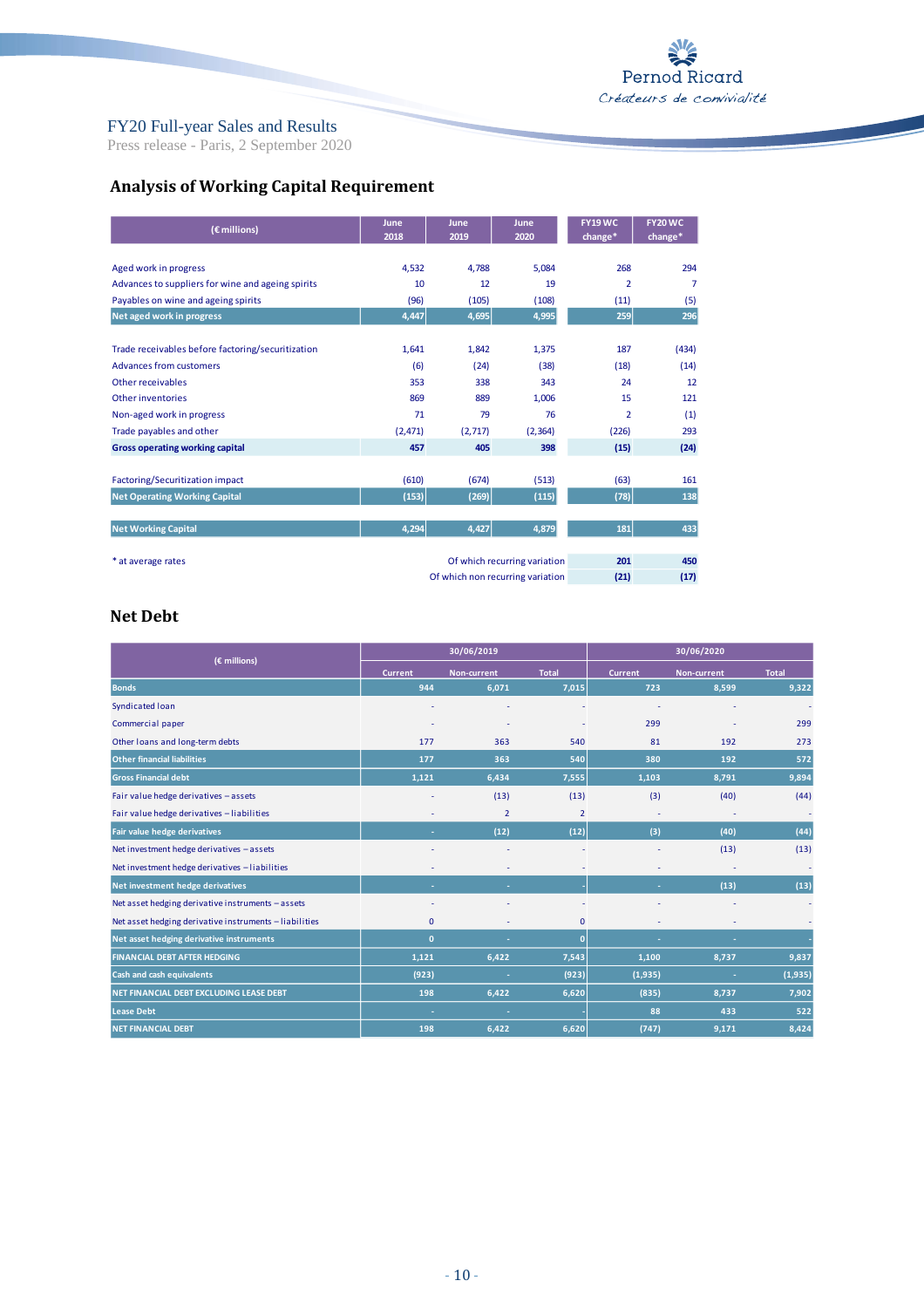Press release - Paris, 2 September 2020

### **Change in Net Debt**

| (€ millions)                                                                                                             | 30/06/2019  | 30/06/2020 |
|--------------------------------------------------------------------------------------------------------------------------|-------------|------------|
| <b>Operating profit</b>                                                                                                  | 2.375       | 978        |
| Depreciation and amortisation                                                                                            | 226         | 350        |
| Net change in impairment of goodwill, PPE and intangible assets                                                          | 69          | 1,007      |
| Net change in provisions                                                                                                 | 7           | 97         |
| Retreatment of contributions to pension plans acquired from Allied Domecq and others                                     | 3           |            |
| Changes in fair value on commercial derivatives and biological assets                                                    | (7)         | (3)        |
| Net (gain)/loss on disposal of assets                                                                                    | $\mathbf 0$ | (27)       |
| Share-based payments                                                                                                     | 40          | 23         |
| Self-financing capacity before interest and tax (1)                                                                      | 2,714       | 2,423      |
| Decrease / (increase) in working capital requirements                                                                    | (181)       | (433)      |
| Net interest and tax payments                                                                                            | (829)       | (809)      |
| Net acquisitions of non financial assets and others                                                                      | (338)       | (352)      |
| Free Cash Flow <sup>(2)</sup>                                                                                            | 1,366       | 830        |
| of which recurring Free Cash Flow <sup>(3)</sup>                                                                         | 1,477       | 1,003      |
| Net acquitions of financial assets and activities, contributions to pension plans acquired from Allied Domecq and others | (181)       | (587)      |
| Dividends paid                                                                                                           | (645)       | (849)      |
| (Acquisition) / Disposal of treasury shares and others                                                                   | (121)       | (526)      |
| Decrease / (increase) in net debt (before currency translation adjustments)                                              | 420         | (1, 132)   |
| <b>IFRS 15 opening adjustment</b>                                                                                        | 16          |            |
| Foreign currency translation adjustment                                                                                  | (94)        | (69)       |
| Non cash impact on lease liabilities <sup>(4)</sup>                                                                      |             | (603)      |
| Decrease / (increase) in net debt (after currency translation adjustments and IFRS 16 non cash impacts) (5)              | 342         | (1,804)    |
| Initial net debt                                                                                                         | (6, 962)    | (6,620)    |
| Final net debt                                                                                                           | (6,620)     | (8, 424)   |

Note: IFRS16 impacts are: (1) +108M€ / (2) +98M€ / (3) +86M€ / (4) -603M€ / (5) -497M€

### **Net Debt Maturity at 30 June 2020**

#### € billions



Strong liquidity position **at c. €5.3bn as of 30th June 2020, of which** €3.4bn credit lines undrawn Gross debt after hedging at 30 June 2020

- 14% floating rate and 86% fixed rate

- 52% in EUR and 49% in USD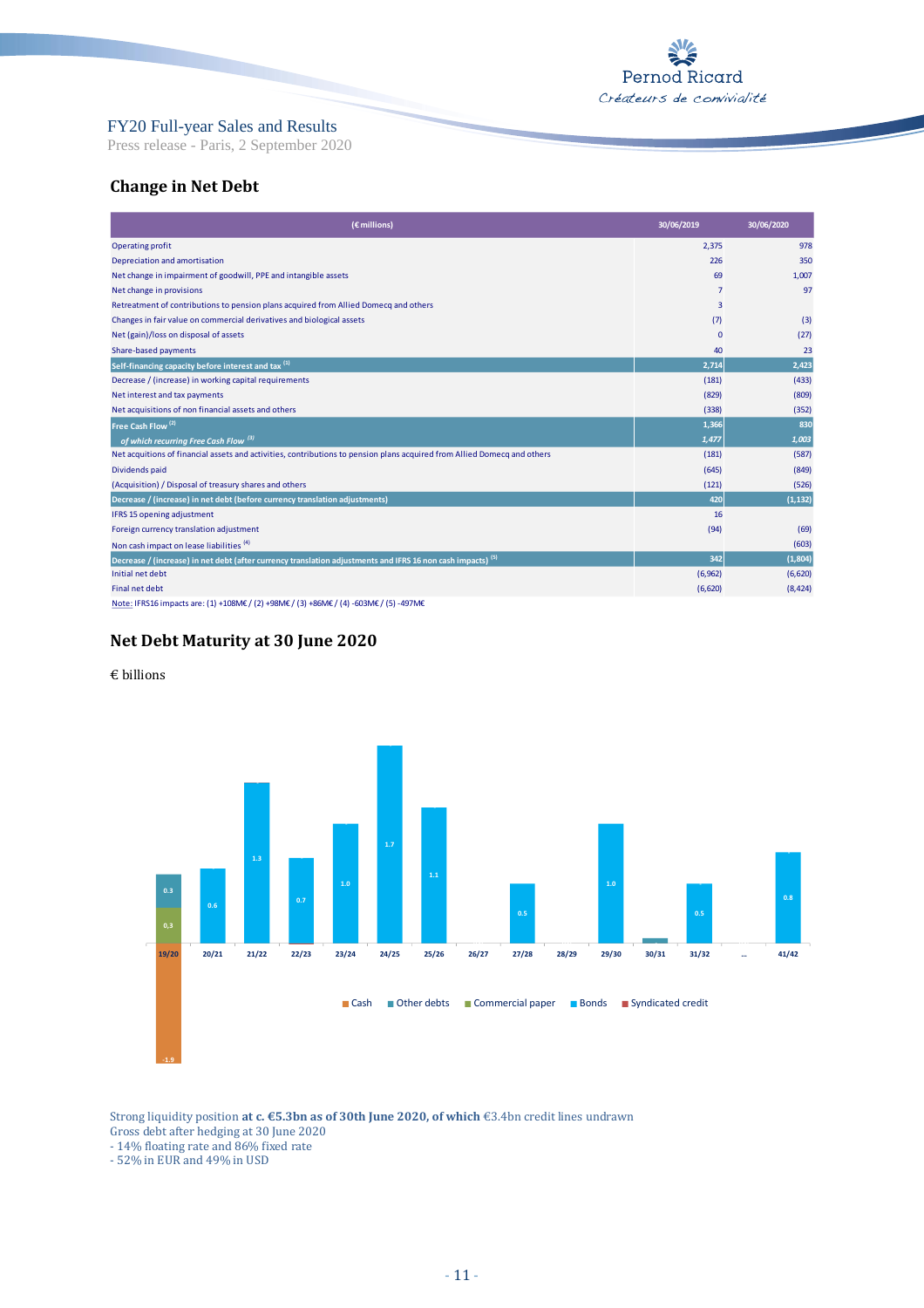

Press release - Paris, 2 September 2020

### **Bond details**

| <b>Currency</b>                          | Par value                                                      | Coupon                     | <b>Issue date</b> | <b>Maturity date</b>                   |
|------------------------------------------|----------------------------------------------------------------|----------------------------|-------------------|----------------------------------------|
|                                          | € 650 m                                                        | 2.125%                     | 29/09/2014        | 27/09/2024                             |
|                                          | € 500 m                                                        | 1.875%                     | 28/09/2015        | 28/09/2023                             |
|                                          | € 600 m                                                        | 1.500%                     | 17/05/2016        | 18/05/2026                             |
| <b>EUR</b>                               | € 1,500 m o/w:<br>€ 500 m<br>€ 500 m<br>€ 500 m                | 0.000%<br>0.500%<br>0.875% | 24/10/2019        | 24/10/2023<br>24/10/2027<br>24/10/2031 |
| € 750 m<br>€ 750 m<br>€ 250 m<br>€ 250 m | € 1,500 m o/w:                                                 | 1.125%<br>1.750%           | 01/04/2020        | 07/04/2025<br>08/04/2030               |
|                                          | € 500 m o/w:                                                   | 1.125%<br>1.750%           | 27/04/2020        | 07/04/2025<br>08/04/2030               |
|                                          | \$500 m                                                        | 5.750%                     | 07/04/2011        | 07/04/2021                             |
|                                          | $$1,500$ m                                                     | 4.450%                     | 25/10/2011        | 15/01/2022                             |
| <b>USD</b>                               | \$1,650 m o/w:<br>\$800 m at 10.5 years<br>\$850 m at 30 years | 4.250%<br>5.500%           | 12/01/2012        | 15/07/2022<br>15/01/2042               |
|                                          | \$201 m                                                        | Libor $6m + s$ pread       | 26/01/2016        | 26/01/2021                             |
|                                          | \$600 m                                                        | 3.250%                     | 08/06/2016        | 08/06/2026                             |

## **Net Debt / EBITDA ratio evolution**

|                                                                                     | <b>Closing rate</b>     | Average rate $(1)$ |
|-------------------------------------------------------------------------------------|-------------------------|--------------------|
| EUR/USD rate Jun FY19 -> Jun FY20                                                   | $1.14 \rightarrow 1.12$ | 1.14 > 1.11        |
| Ratio at 30/06/2019                                                                 | 2.3                     | 2.3                |
| EBITDA & cash generation excl. Group<br>structure effect $^{(2)}$ and forex impacts | 0.6                     | 0.6                |
| Group structure <sup>(2)</sup> and forex impacts                                    | 0.3                     | 0.3                |
| Ratio at 30/06/2020                                                                 | 3.2                     | $22^{(3)}$         |

*(1) Last-twelve-month rate*

*(2) Including IFRS16 impact*

*(3) Syndicated credit leverage ratio restated from IFRS16 is 3.1*